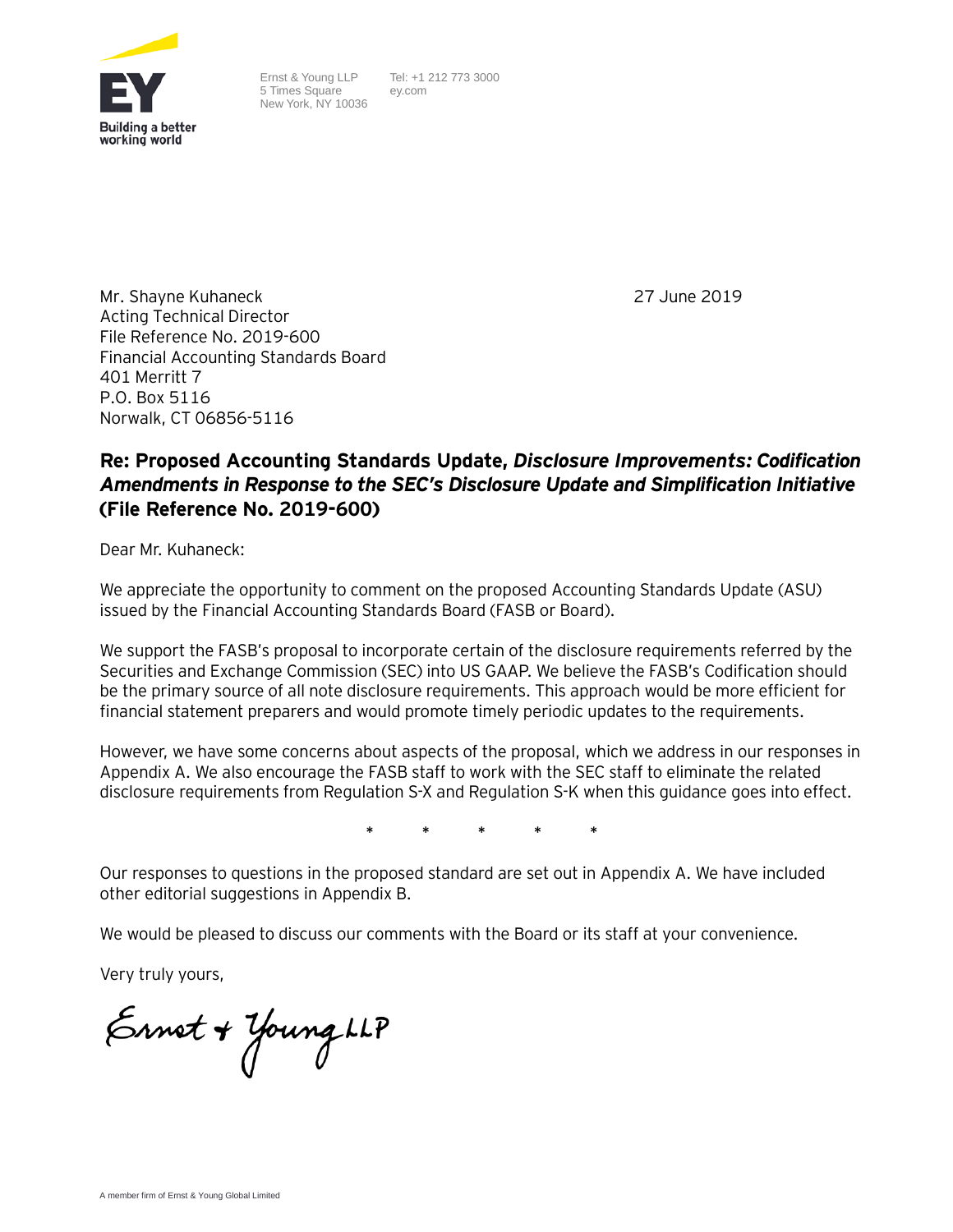#### **Appendix A — Responses to** *Questions for Respondents* **included in the proposal**

**Question 1:** Do you agree with the amendments to the Codification in this proposed Update? If not, please explain which proposed amendment(s) you disagree with and why.

**Question 2:** Would the proposed amendments result in decision-useful information? Please explain why or why not.

As previously discussed, we generally support the FASB's proposal to incorporate the disclosure requirements referred by the SEC into the Codification and believe including the additional disclosures would result in decision-useful information, except for the proposed amendments to the following topics.

#### **Accounting Standards Codification (ASC) 260,** *Earnings Per Share*

While Regulation S-X Rule 10-01(b)(2) requires that the "basis of the earnings per share computation" be disclosed, we have observed diversity in practice regarding the application of this requirement. That is, not all registrants have interpreted Regulation S-X Rule 10-01(b)(2) to require disclosure of the method used to calculate diluted earnings per share. Therefore, the proposed amendment could require a change in practice for some registrants.

#### **ASC 280,** *Segment Reporting*

We have concerns with the proposal to remove the impracticability exception in ASC 280-10-50-40. While the impracticability exception is used infrequently, we have observed its application by companies with financial reporting systems that have limited reporting functionality. Removing this impracticability exception and requiring an entity to obtain the information and have it audited may result in an increase to an entity's costs. If the FASB removes this impracticability exception, the transition should be prospective with a sufficient transition period to give companies time to prepare this information (refer to our response to Question 8 for further discussion). In addition, we observe that removing this impracticability exception would be inconsistent with retaining the impracticability exceptions for other disclosure requirements in ASC 280-10-50.

We also encourage the FASB to seek input on the usefulness of the disclosures required by ASC 280 about products and services on an entity-wide basis as part of its project on segment reporting presentation and disclosures. We note that entities are now required by ASC 606-10-50-5 through 50-7[1](#page-1-0) to disaggregate their revenue disclosures in a way that depicts the effect of economic factors on the nature, amount, timing and uncertainty of revenue and cash flows, and this requirement may make the disclosures about products and services required by ASC 280 less useful.

-

<span id="page-1-0"></span><sup>1</sup> ASC 606, *Revenue from Contracts with Customers*.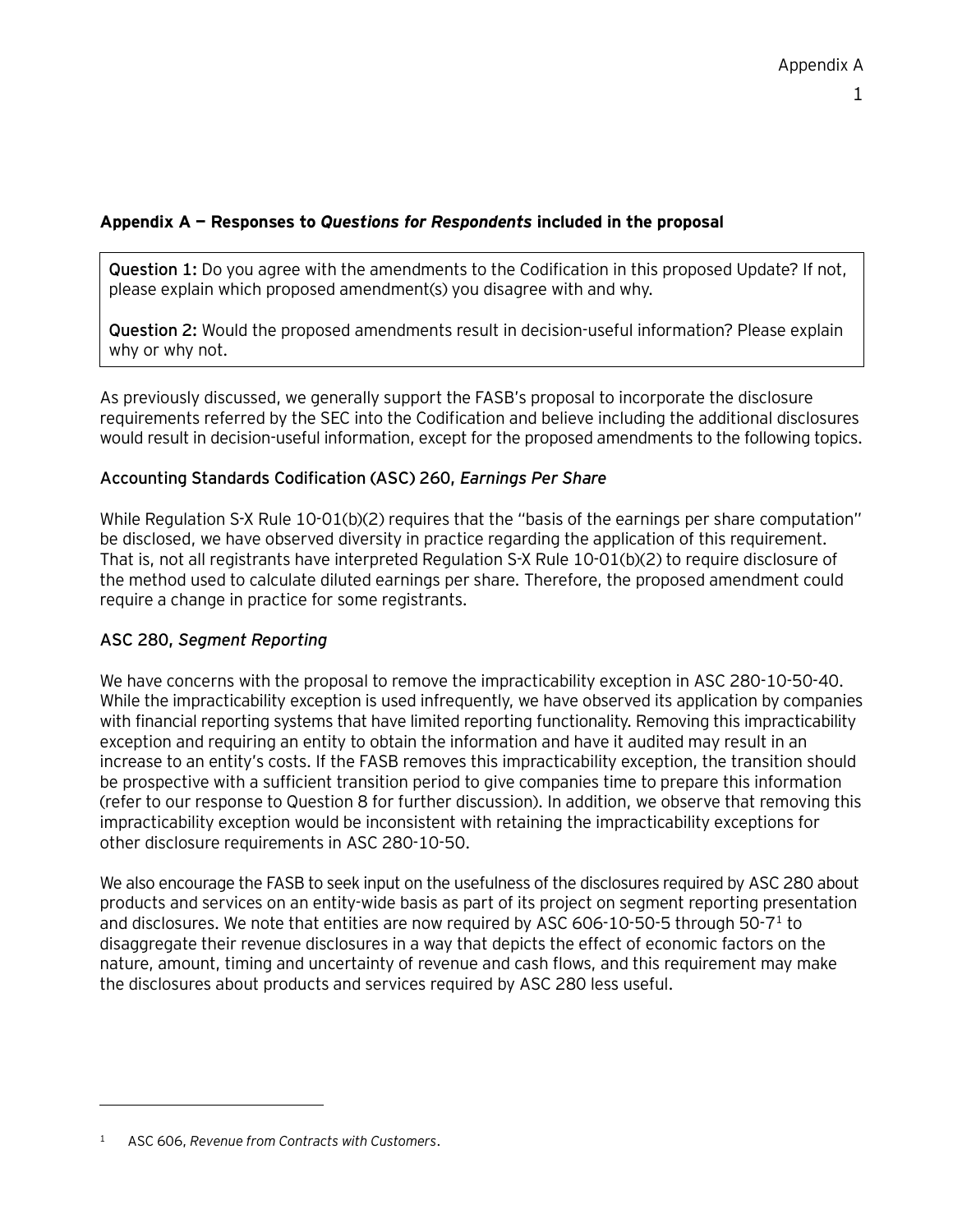### **ASC 810,** *Consolidation*

We believe that the objective of the proposed disclosure requirement in ASC 810-10-50-1C is generally met in practice today when entities comply with the existing requirements for business combinations in ASC 805-10-50-2(a)[2](#page-2-0) and ASC 810-10-50-2AA, and dispositions in ASC 810-10-50-1B.

However, if the FASB believes that a more explicit disclosure requirement is necessary, we believe it should be added to other topics in addition to ASC 810. Entities acquire and dispose of legal entities through other mechanisms than business combinations. Therefore, it should be added in ASC 805-50-50 on asset acquisitions and ASC 610-20-50<sup>3</sup> for sales of in-substance nonfinancial assets. Alternatively, the FASB could consider including the requirement in ASC 235, *Notes to Financial Statements*, rather than adding it to multiple topics.

## **ASC 850,** *Related Party Disclosure*

We do not believe the current wording of the proposed requirement is operable or auditable, due to the lack of clarity as described below.

We recommend that the Board clarify what it means by "separate financial statements" in ASC 850- 10-50-4A. We believe that under Regulation S-X Rule 4-08(k)(2), the term "separate financial statements" refers to the separate financial statements of an entity that are presented together with consolidated or combined financial statements of a primary reporting entity. However, we believe the proposed requirement in ASC 850-10-50-4A, as drafted, could be interpreted to apply to all separate financial statements of public business entities (PBEs) and not solely those that are presented together with the consolidated or combined financial statements of a primary reporting entity. For example, this interpretation would include the financial statements a PBE that is an SEC registrant files with the SEC, not just the financial statements presented together with the consolidated or combined financial statements of a primary reporting entity. It is unclear to us whether the Board's intent is to broaden the scope of the existing requirements in Regulation S-X Rule 4-08(k)(2), which we believe applies only to separate financial statements presented together with consolidated or combined financial statements of a primary reporting entity.

Also, without further clarification, it is not clear to us which "consolidated or combined" financial statements are referenced in ASC 850-10-50-4A, because the separate financial statements of a PBE may be consolidated or combined financial statements themselves.

We recommend that the Board clarify whether the amendments in ASC 850-10-50-4A require disclosure of only profits or losses that are not eliminated in the preparation of the separate financial statements. As drafted, the amendments do not specify whether the disclosures are for amounts eliminated or not eliminated.

-

<span id="page-2-0"></span><sup>2</sup> ASC 805, *Business Combinations*.

<span id="page-2-1"></span><sup>3</sup> ASC 610-20, *Other Income — Gains and Losses from the Derecognition of Nonfinancial Assets*.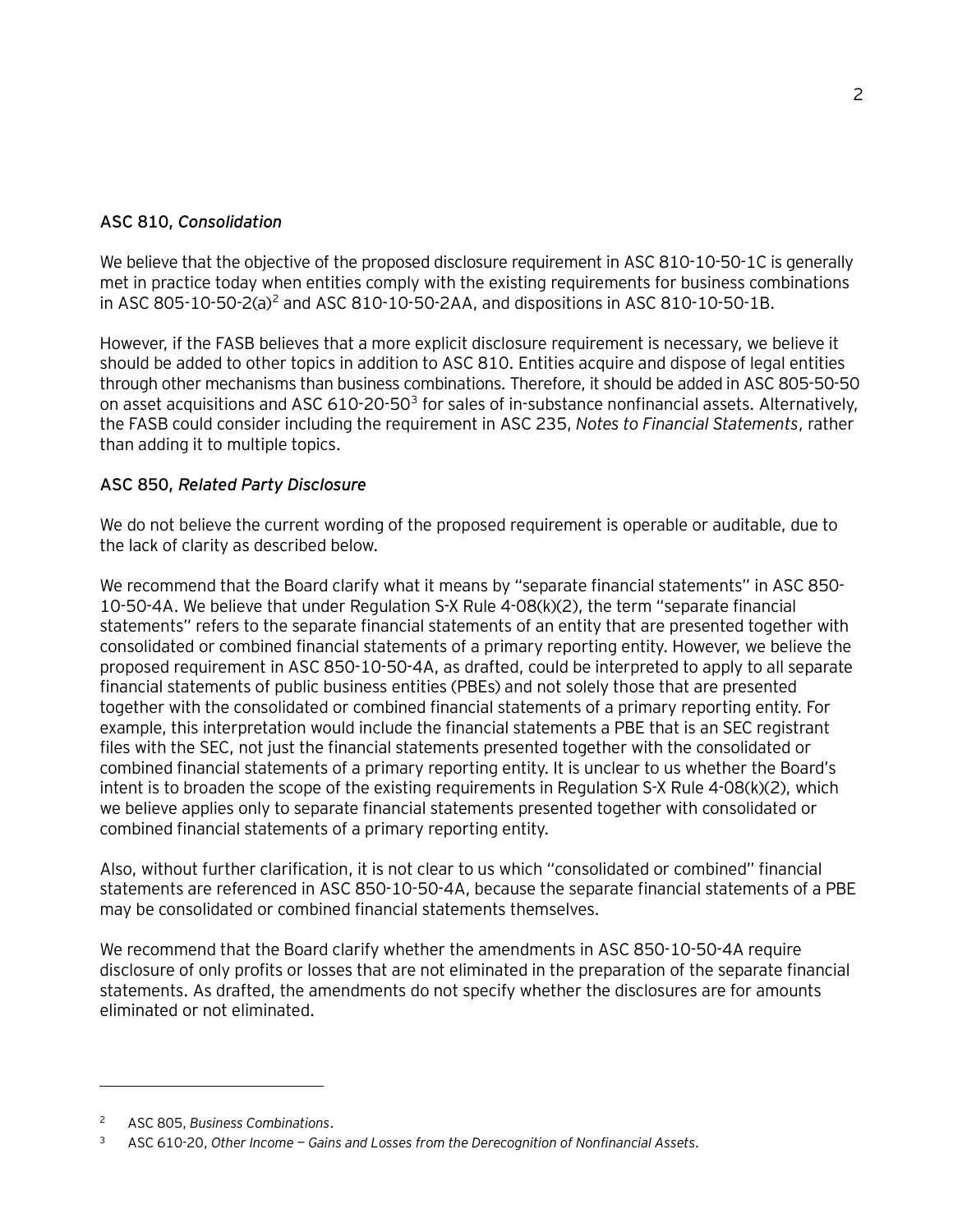We recommend replacing ASC 850-10-50-4A with the following language, which assumes the Board's intent is to align the scope of the disclosure requirement with the existing requirements in Regulation S-X Rule 4-08(k)(2) and to require disclosure of profits or losses that are not eliminated:

**ASC 850-10-50-4A** If a reporting entity presents separate financial statements of a public business entity in its consolidated or combined financial report, the separate financial statements shall include disclosure of the dollar amounts of any profits or losses resulting from transactions with related parties that are not eliminated in the preparation of the separate financial statements but are eliminated in the consolidated or combined financial statements of the primary reporting entity.

We also recommend that the Board clarify what it means in ASC 850-10-50-4A by the "effects of those transactions" should be disclosed because the paragraph already requires disclosure of the amount of profit or loss. For example, if the Board is referring to line items in the balance sheet and income statement that are affected, that should be clearly stated.

**Question 3:** For entities other than public business entities, are the proposed disclosure requirements operable and auditable? If not, which aspects pose operability or auditability concerns and why?

**Question 4:** For entities other than public business entities, would any of the proposed disclosure requirements impose significant incremental costs? If so, please describe the nature and extent of the additional costs.

We believe that the proposed disclosure requirements are operable and auditable, except for the proposed amendment to ASC 850-10-50-4A (refer to our response to Questions 1 and 2 above). However, as further described below in our reply to Question 8, we believe that entities that are not PBEs should have additional time to adopt the proposed standard.

Additionally, although we defer to preparers on whether any of the proposed disclosures would impose significant incremental costs, we believe the information necessary to provide the additional disclosures would generally be available and, therefore, entities would generally not incur significant costs except for the proposal to remove the impracticability exception from ASC 280-10-50-40 (refer our reply to Questions 1 and 2 for further discussion).

**Question 5:** The proposed amendment to paragraph 850-10-50-4A would not apply to entities other than public business entities. Do you agree with this proposed scope? Are there other proposed disclosure requirements that entities other than public business entities should not be required to apply? If so, please explain why.

We agree with the Board's decision to exclude entities that are not PBEs from the proposed amendment to ASC 850-10-50-4A. We believe that the existing related-party disclosure requirements in ASC 850 provide users with sufficient information about the existence and magnitude of related party transactions.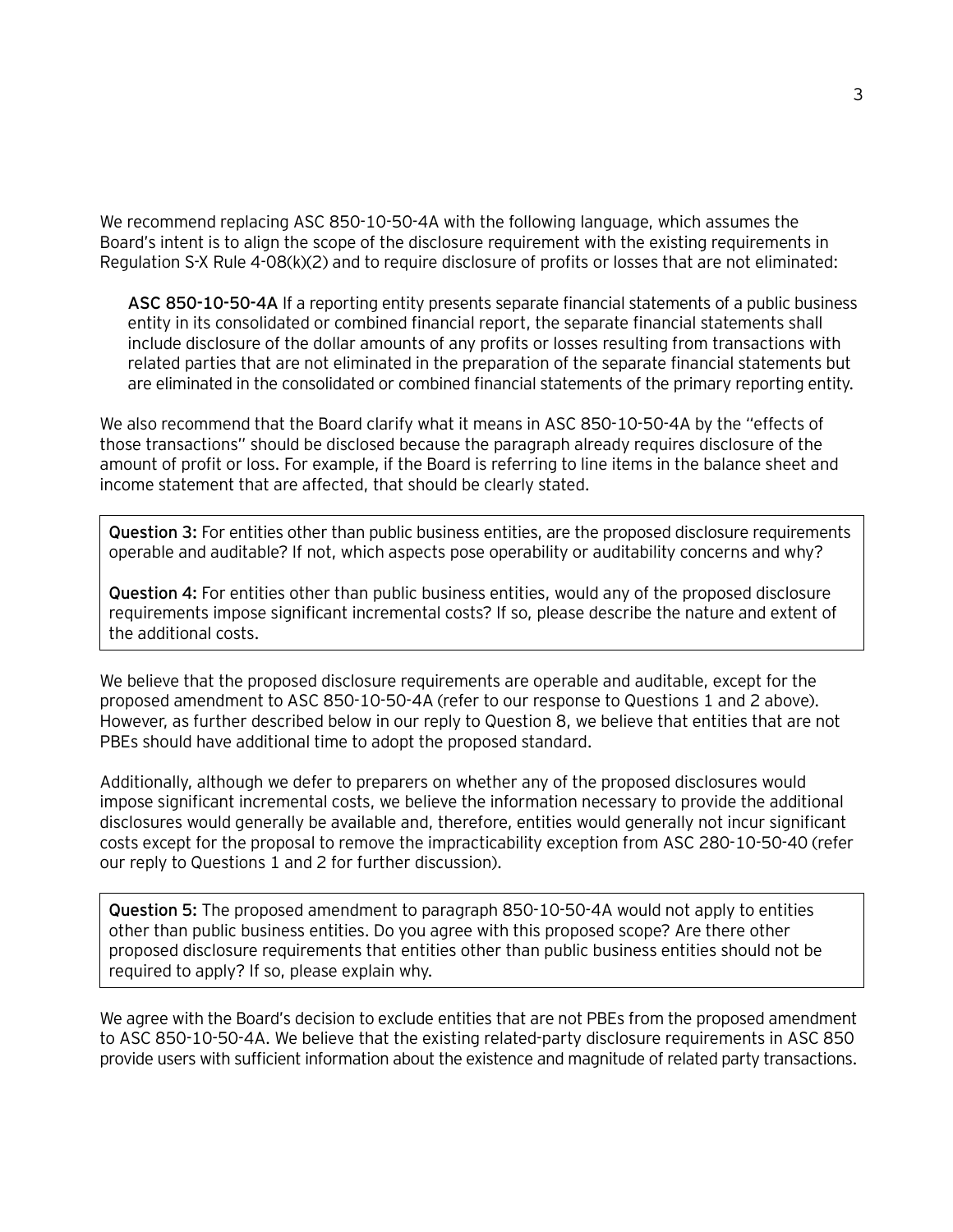However, while we support the FASB codifying the requirement in Regulation S-X Rule 3-15(c), we recommend that the proposed requirement in ASC 974-10-50-1[4](#page-4-0) (i.e., to disclose the tax status of distributions per unit) should be limited to PBEs. It is not clear how the disclosure of this information by entities that are not PBEs would improve disclosure effectiveness or provide decision-useful information to financial statement users. As the Board notes in paragraph BC34 of the proposed ASU, current investors have access to this information, and we believe potential new investors in these entities should be able to obtain this information from the entity. In addition, many real estate investment trusts that are not PBEs do not actively trade or change investors.

**Question 6:** The proposed amendment to paragraph 810-10-50-1C would require that an entity disclose the names of newly consolidated or deconsolidated entities. Would this proposed disclosure requirement impose incremental costs for entities other than public business entities? If so, please describe the nature and extent of the additional costs.

We defer to preparers on whether the proposed disclosures would impose significant incremental costs. However, we believe the information necessary to provide the additional disclosures in ASC 810-10-50-1C would generally be available and, therefore, entities would generally not incur significant costs.

**Question 7:** Should the proposed amendments be applied prospectively to financial statements issued after the effective date? If not, what transition method would be more appropriate and why?

We believe that entities should have the option to apply the provisions either prospectively or retrospectively (i.e., by restating prior year(s) disclosures) if they believe comparative disclosures would provide more decision-useful information.

**Question 8:** How much time would be needed to implement the proposed amendments? Should early adoption be permitted? Would the amount of time needed to apply the proposed amendments by entities other than public business entities be different from the amount of time needed by public business entities? Why or why not?

We believe preparers are in the best position to comment on the time necessary to adopt the proposed amendments.

We believe SEC registrants would not incur significant costs to implement the proposed requirements that are consistent with existing SEC disclosure requirements. However, we believe that entities that are not PBEs and companies that have previously applied the impracticability exception in ASC 280-10-50-40 should have additional time to adopt the proposed standard. In certain cases, these entities may need additional time to adjust operational procedures related to the proposed disclosures. Accordingly, it may helpful to these entities to have an effective date that is a year later than the effective date for PBEs.

 $\overline{a}$ 

<span id="page-4-0"></span><sup>4</sup> ASC 974, *Real Estate — Real Estate Investment Trusts*.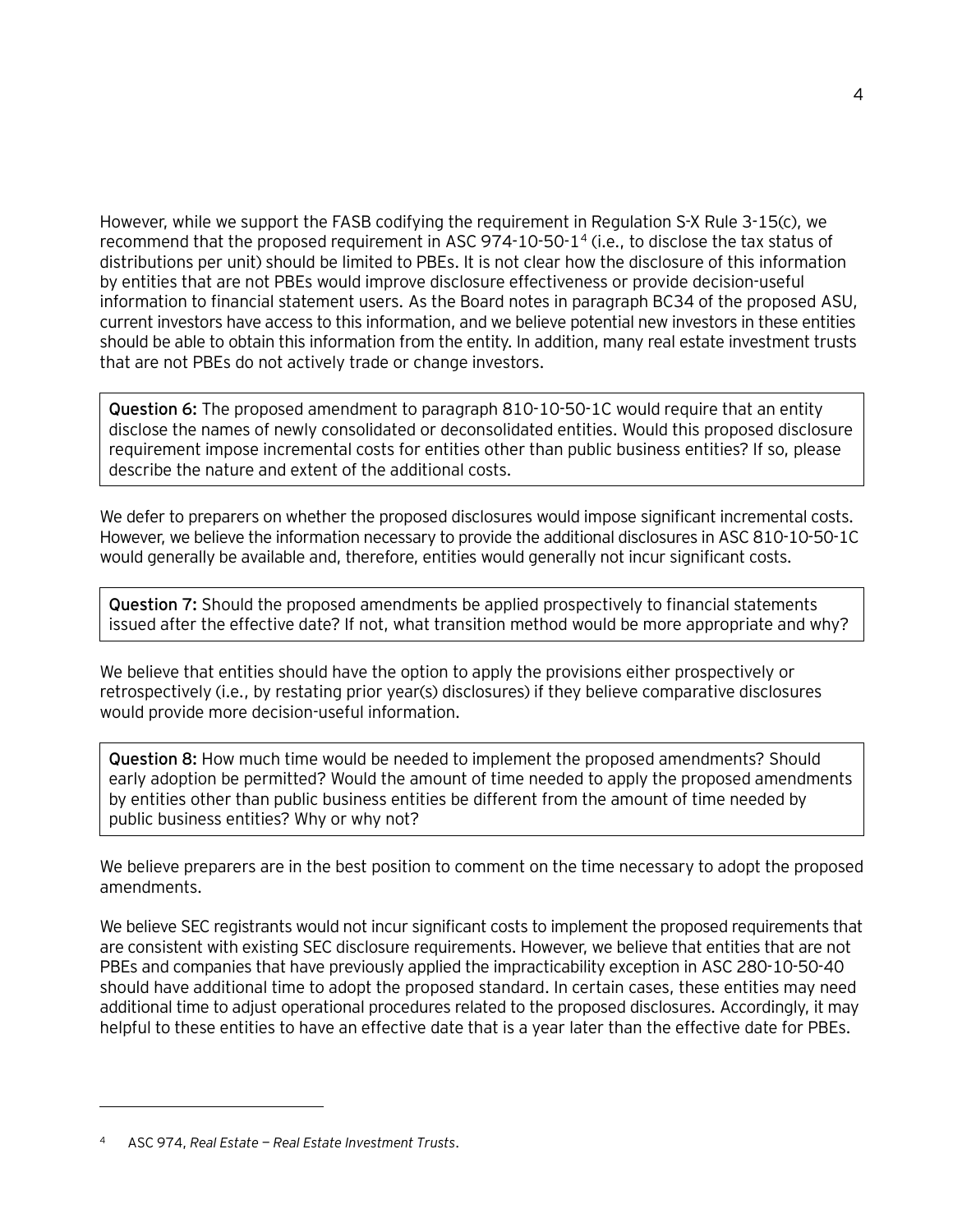We believe that early adoption should be permitted for all entities.

**Question 9:** Should the proposed amendments be finalized if the SEC does not eliminate the referred disclosure requirements in Regulation S-X and Regulation S-K? Why or why not?

We do not believe that the proposed amendments should be finalized if the SEC does not plan to remove its related disclosure requirements and does not coordinate the removal with the incorporation of these requirements in US GAAP. We encourage the FASB staff to work with the SEC staff to eliminate the related disclosure requirements from Regulation S-X and Regulation S-K at the same time that this FASB guidance is effective for PBEs. If this does not happen, the redundancies and inconsistencies this proposal hopes to eliminate will remain.

**Question 10:** Do you agree with the Board's decision not to propose amendments to the Codification for certain referred disclosures? If not, please explain why.

We agree with the Board's decision not to propose amendments for the certain referred disclosures referenced in paragraphs BC35 through BC41 of the proposal.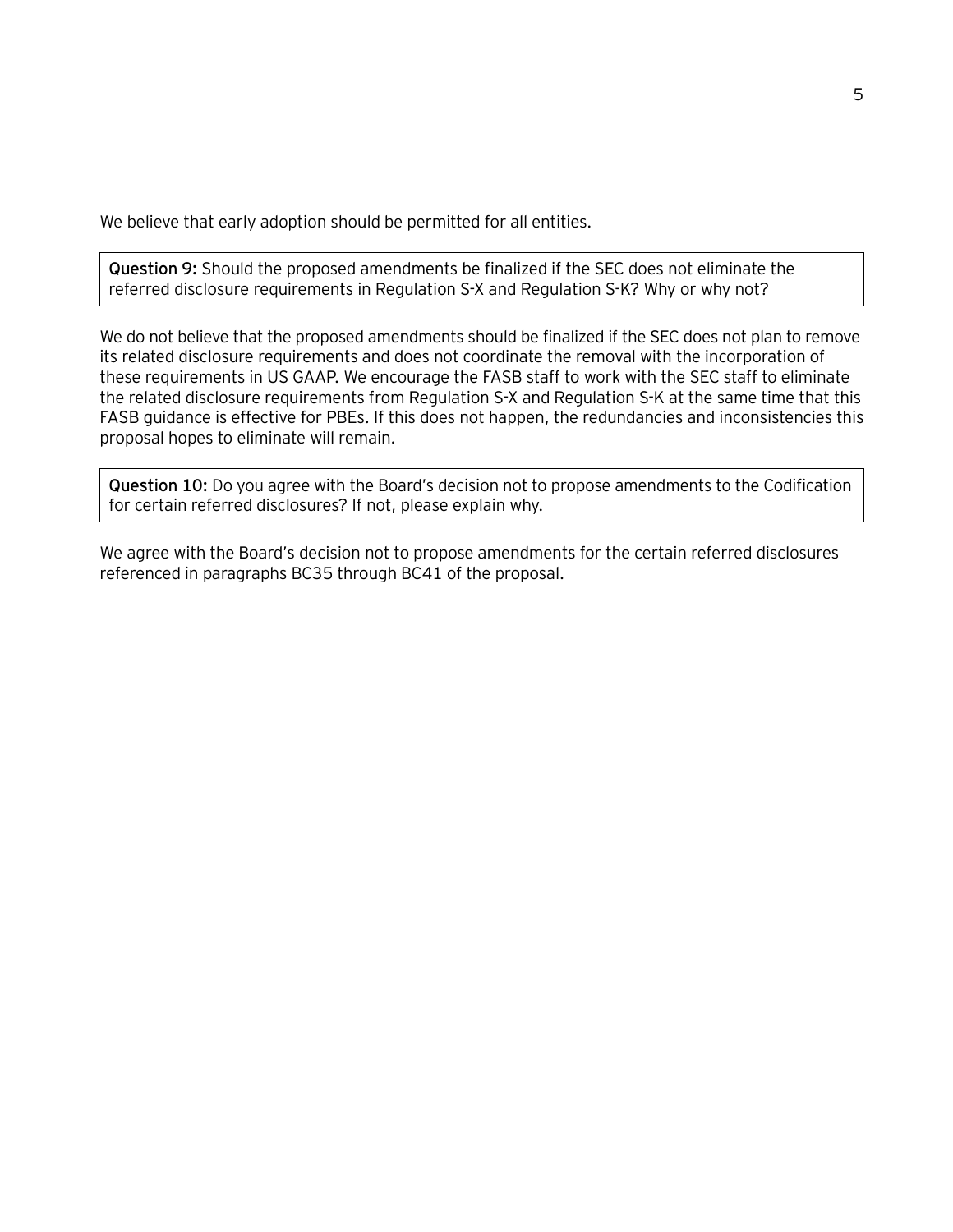#### **Appendix B — Editorial comments about the proposal**

We recommend the following clarifications to the language in the proposal. Our recommendations for new content are underlined, and our recommendations for deletions are displayed in strike-through.

1. ASC 830-10-15-7 should be modified to clarify that ASC 830 does not apply to the translation of the financial statements of a reporting entity from its reporting currency into another currency for the convenience of readers accustomed to that other currency. This can be done by retaining text currently included in ASC 830-10-15-7:

"**ASC 830-10-15-7** Paragraph superseded by Accounting Standards Update No. 2019-XX This Topic does not cover translation of the financial statements of a reporting entity from its reporting currency into another currency for the convenience of readers accustomed to that other currency."

2 ASC 830-10-45-1 should be modified to clarify how a reporting entity determines its functional currency or that of a foreign entity:

"**ASC 830-10-45-1** The guidance in this Section relates to how a reporting entity determines the its functional currency or that of a foreign entity (including of an foreign entity in a highly inflationary economy) or a reporting entity, remeasures the books of record (if necessary), and characterizes transaction gains and losses. The guidance is organized as follows:

- a. The functional currency
- b. The functional currency in highly inflationary economies
- c. Remeasurement of books of record into the functional currency
- d. Subparagraph superseded by Accounting Standards Update No. 2015-01."
- 3. ASC 830-10-45-15 should be modified to clarify that these provisions should apply to both the entity's subsidiary and the reporting entity:

"**ASC 830-10-45-15** If an reporting entity's subsidiary's functional currency (or that of a subsidiary) changes from the reporting currency to the local currency because the economy ceases to be considered highly inflationary, the entity shall restate the functional currency accounting bases of nonmonetary assets and liabilities at the date of change as follows:

- a. The reporting currency amounts at the date of change shall be translated into the local currency at current exchange rates.
- b. The translated amounts shall become the new functional currency accounting basis for the nonmonetary assets and liabilities."